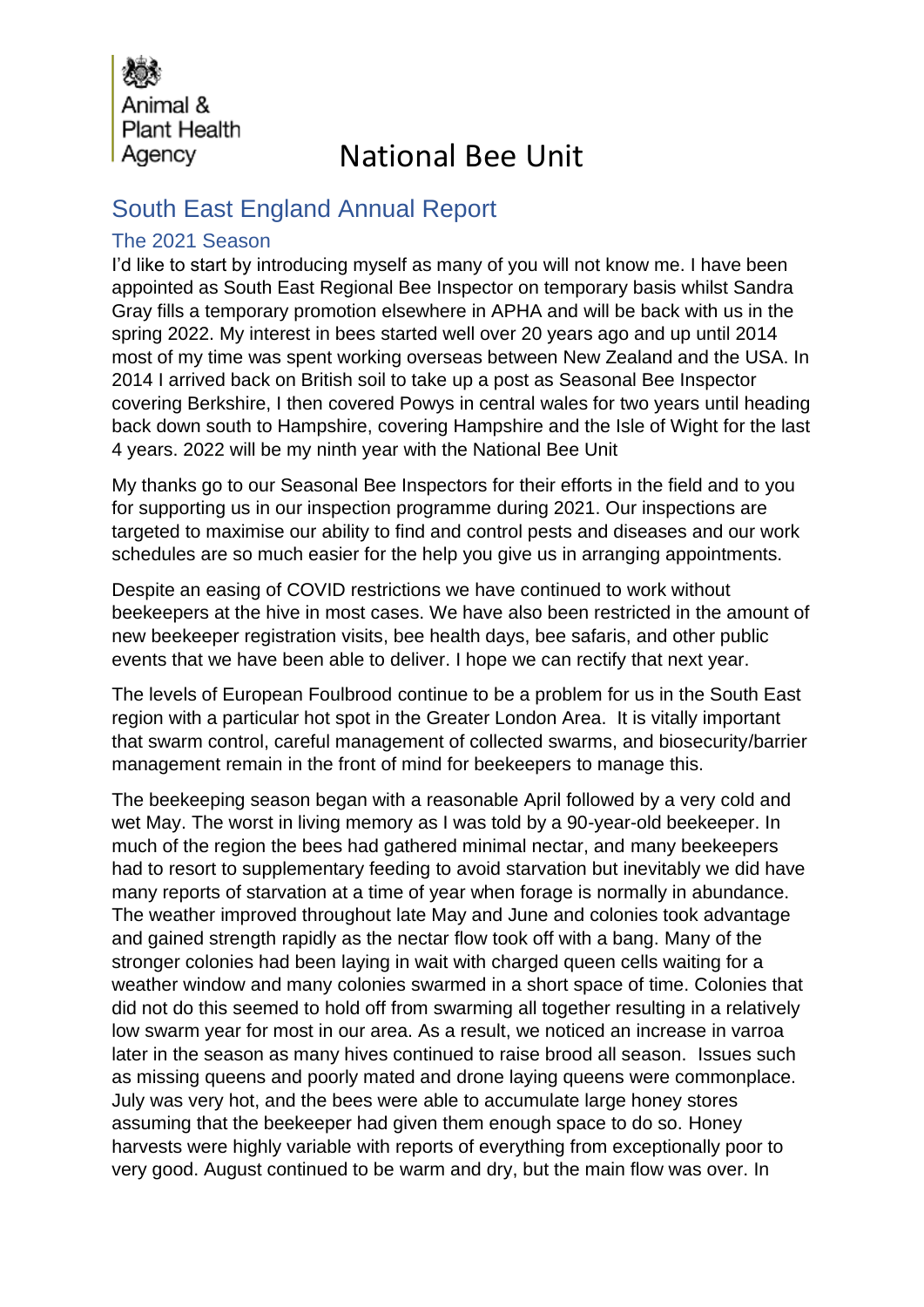

September and October, the ivy flowered well and was a good nectar source for the bees.

Getting around London has always been a challenge for our inspectors and 2021 was no exception, with changes in emissions and parking regulations, our SBIs have been adapting and using public transport more frequently and there could be a slight change in how some of the central London inspections are carried out in the future. You may be asked to supply the use of a smoker, etc., which will lessen the equipment burden on the SBI and aid them in carrying out their daily work more efficiently and traveling lighter.



*Figure 1 Starvation*

#### **Complete Starvation:**

Here is a photo of starvation taken in late May. The cold and erratic weather was hard for the beekeeper to keep up with. I suspect this was the main reason for the many early losses in the spring of 2021

*Photo and quote courtesy of Diane Steele SBI* 

### Changes to the NBU South East Inspector team

The main change to the team this year was myself joining, I have only been with the team since mid-September and time was quite quickly absorbed by the Asian hornet outbreaks in Ascot and Portsmouth (see below). Fortuitously, this did enable us to regularly work together, and I very quickly got to know the members of my team that I hadn't worked with in previous years.

We did run an SBI recruitment campaign in the summer and the South East region has managed to recruit one SBI – Lisa Jenkins, that will be starting with us on March 28<sup>th</sup> 2022, so we will have a full complement of inspectors going into the new season.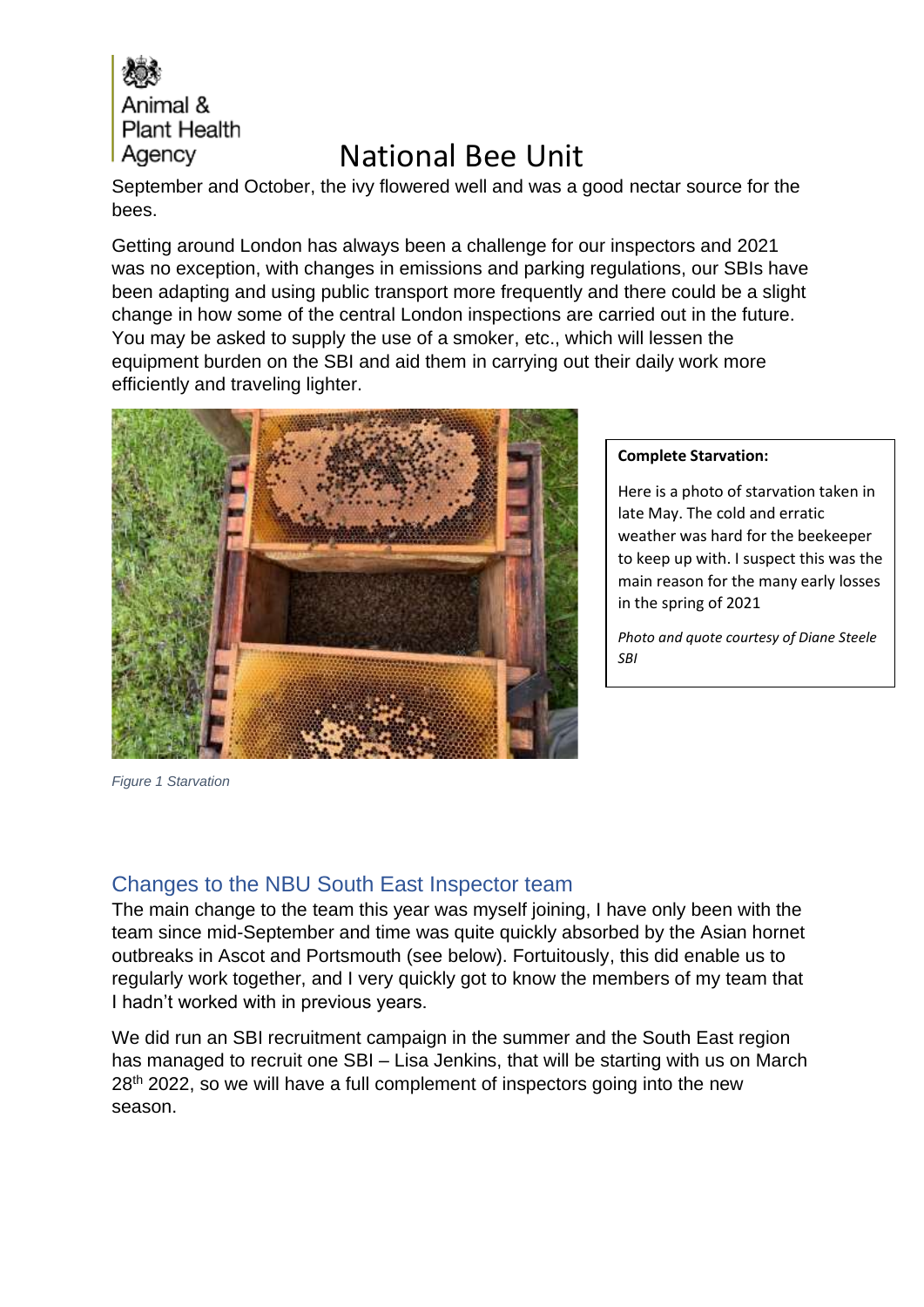Animal & **Plant Health** Agency

# National Bee Unit

| <b>Regional Bee Inspector</b> | Area (2022 proposed)                 | <b>Contact</b> |
|-------------------------------|--------------------------------------|----------------|
| Dan Etheridge                 | South East Region                    | +447979119376  |
| <b>Seasonal Bee</b>           |                                      |                |
| <b>Inspectors</b>             |                                      |                |
| <b>Stewart Westsmith</b>      | Surrey                               | +447769933172  |
| Danyal Conn                   | South East London & N Kent           | +447584202700  |
| Tom Bickerdike                | <b>Greater London West</b>           | +447775119464  |
| Diane Steele                  | <b>West Sussex &amp; East Sussex</b> | +447775119452  |
| Kay Wreford                   | Kent & East Sussex                   | +447775119483  |
| Julie Parker                  | North London                         | +447769933191  |

### Healthy Bees Plan 2030, Implementation Plan.

Following publication of the Healthy Bees Plan 2030 last year, its implementation plan was published in October this year. Over fifty actions have been developed in partnership with industry and stakeholders for beekeepers, bee farmers, bee associations and government to work on together, to protect honeybees from a variety of pests, diseases and environmental threats over the next 10 years.

You can find out more about the healthy bees plan and its implementation here <https://www.nationalbeeunit.com/index.cfm?sectionid=41>

### Beekeeper and colony numbers

There are currently 6,726 beekeepers in the South East Region registered on the NBU's online database BeeBase. Between them they have 30,538 colonies in 8,364 apiaries. Over the past 5 years, the number of new beekeepers in South East Region registering on BeeBase has fluctuated between 379 and 450 in the last 5 years with an obvious spike in 2020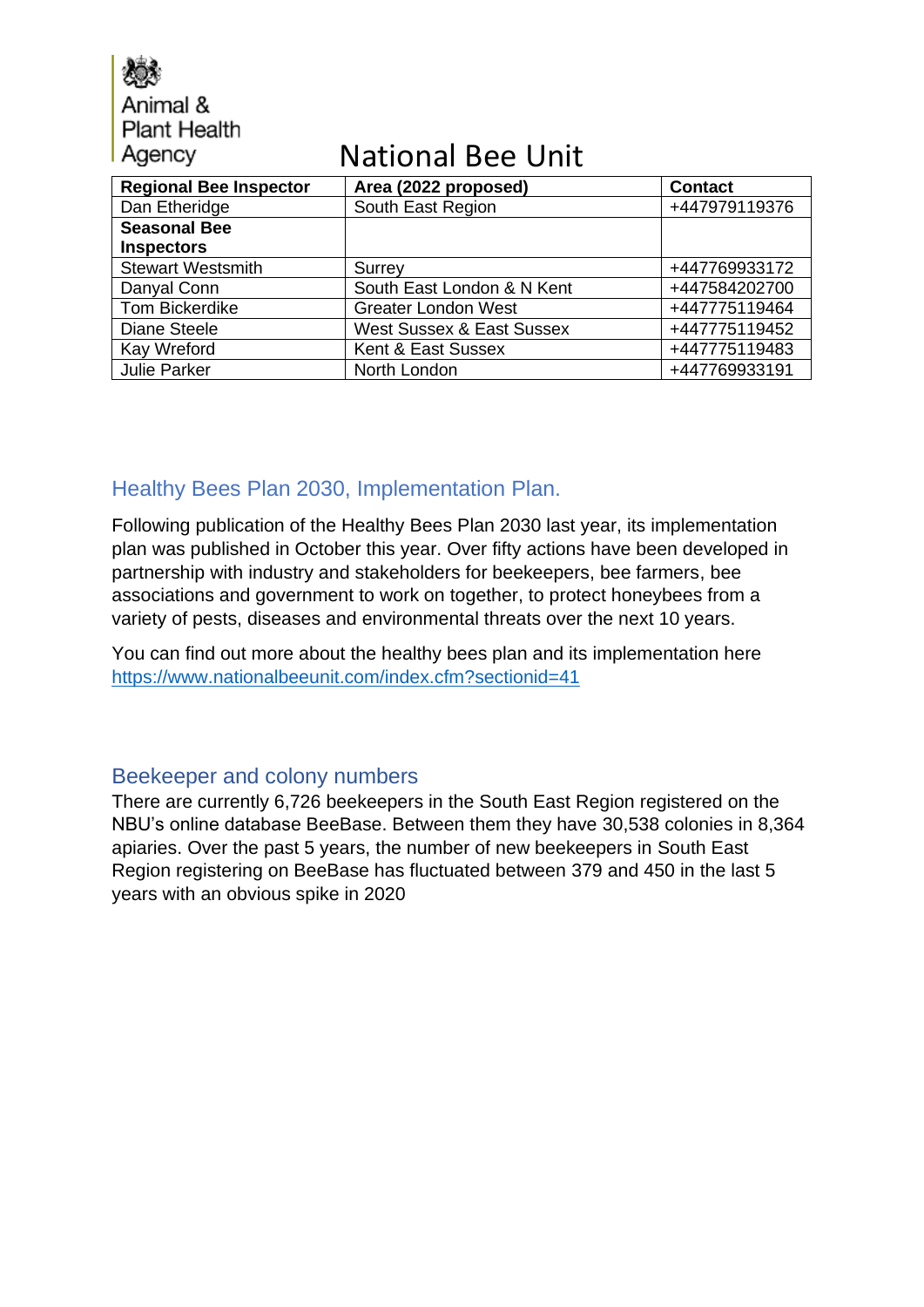# nal & **Plant Health** Agency

# National Bee Unit



*Figure 2 New Beekeepers in South East Region*

Our inspectors update BeeBase throughout the season, checking the status of beekeepers who haven't been visited for a long time and removing those who are not keeping bees anymore. Beekeepers can be of great assistance in helping us maintain an accurate database by completing the annual HiveCount census taken in November and December each year.

### BeeBase Registration

We often find beekeepers believe that by joining a beekeeping association they have been registered on BeeBase. That is not the case and so we kindly request that anyone running beekeeping courses or otherwise introducing people to beekeeping remembers to show them BeeBase and explain the role of the National Bee Unit.

Registration on BeeBase is essential so that we can identify any apiaries at risk of notifiable disease or an incursion of an exotic pest into the UK and target control measures effectively. Registration is free and your information is completely confidential. All beekeepers registered on BeeBase with a current email address will receive an automatic email alert if disease is found within 3km of the registered apiary. Beekeepers can securely access their personal details and inspection records.

### You can register on the BeeBase website

[\(https://nationalbeeunit.com/public/register.cfm\)](https://nationalbeeunit.com/public/register.cfm) or by contacting the NBU office on 0300 303 0094.

We are happy to receive Beekeeping Association membership lists to compare against BeeBase but you should only send us these details if the requirements of General Data Protection Regulation (GDPR) are satisfied for each member.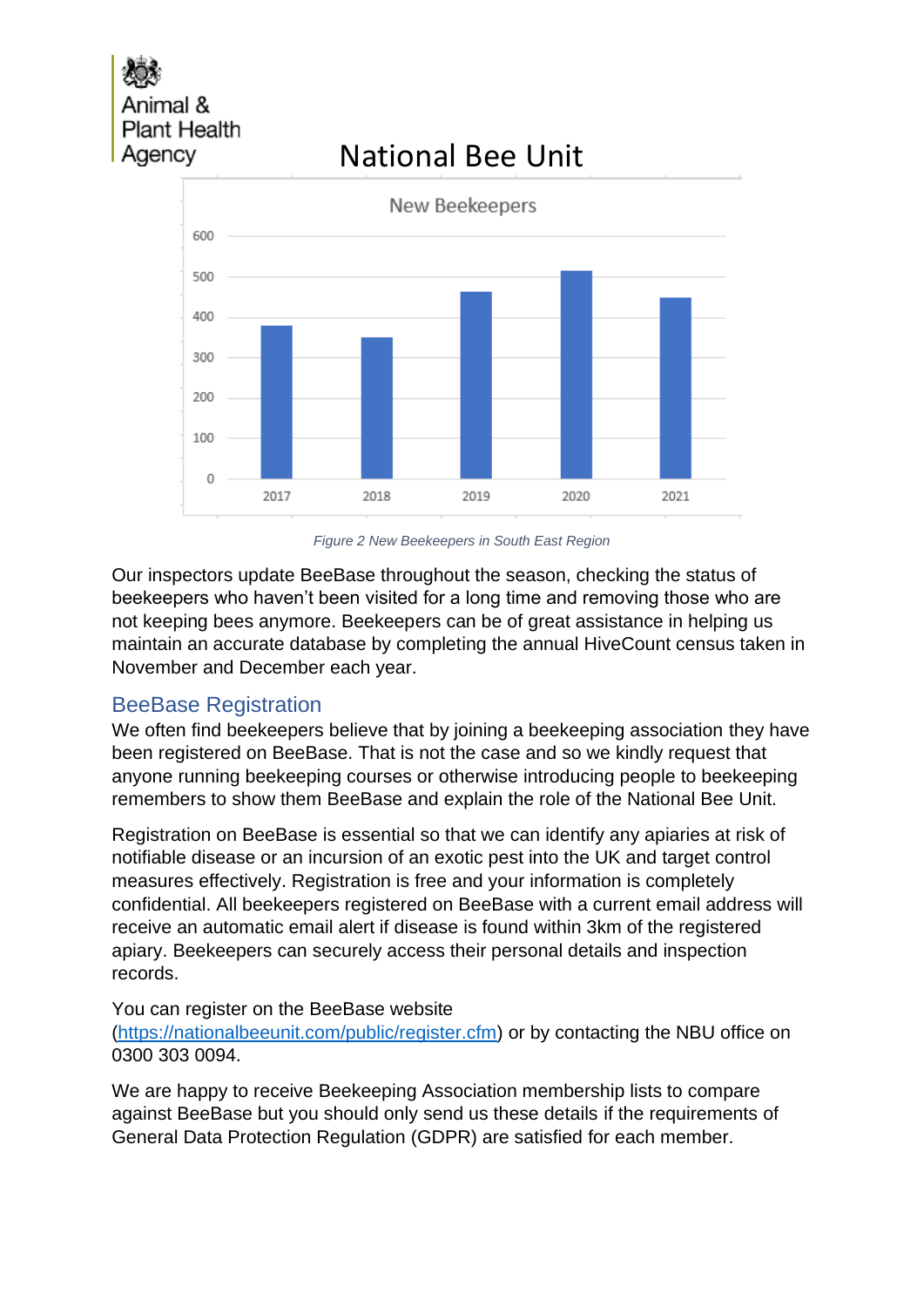

### **Inspections**

Our South East Region Seasonal Bee Inspectors completed 1,039 apiary inspections totalling 4,376 colonies this season. This is up from 2020 due to the additional SBI Danyal Conn who joined our team at towards the end of the 2020 season.

Please note that it's a legal requirement to inform the NBU if you know or suspect a statutory, notifiable disease or pest is present in your apiary. Beekeepers can contact their Seasonal Bee Inspector during the summer or their Regional Bee Inspector all year round.

If you can take a photograph, then you can send it to your local inspector by email or text message. Alternatively, call us on the phone and describe the problem. If we can't rule out there being a statutory disease or pest, we will arrange to visit free of charge.

### Disease and Pests

Details of disease found this year can be found on the "Disease Incidence" pages of BeeBase [\(https://nationalbeeunit.com\)](https://nationalbeeunit.com/).

### European Foulbrood (EFB)

EFB was diagnosed in 146 colonies across the South East Region during the season. We responded to this by moving our inspectors around the region to help each other manage the outbreaks.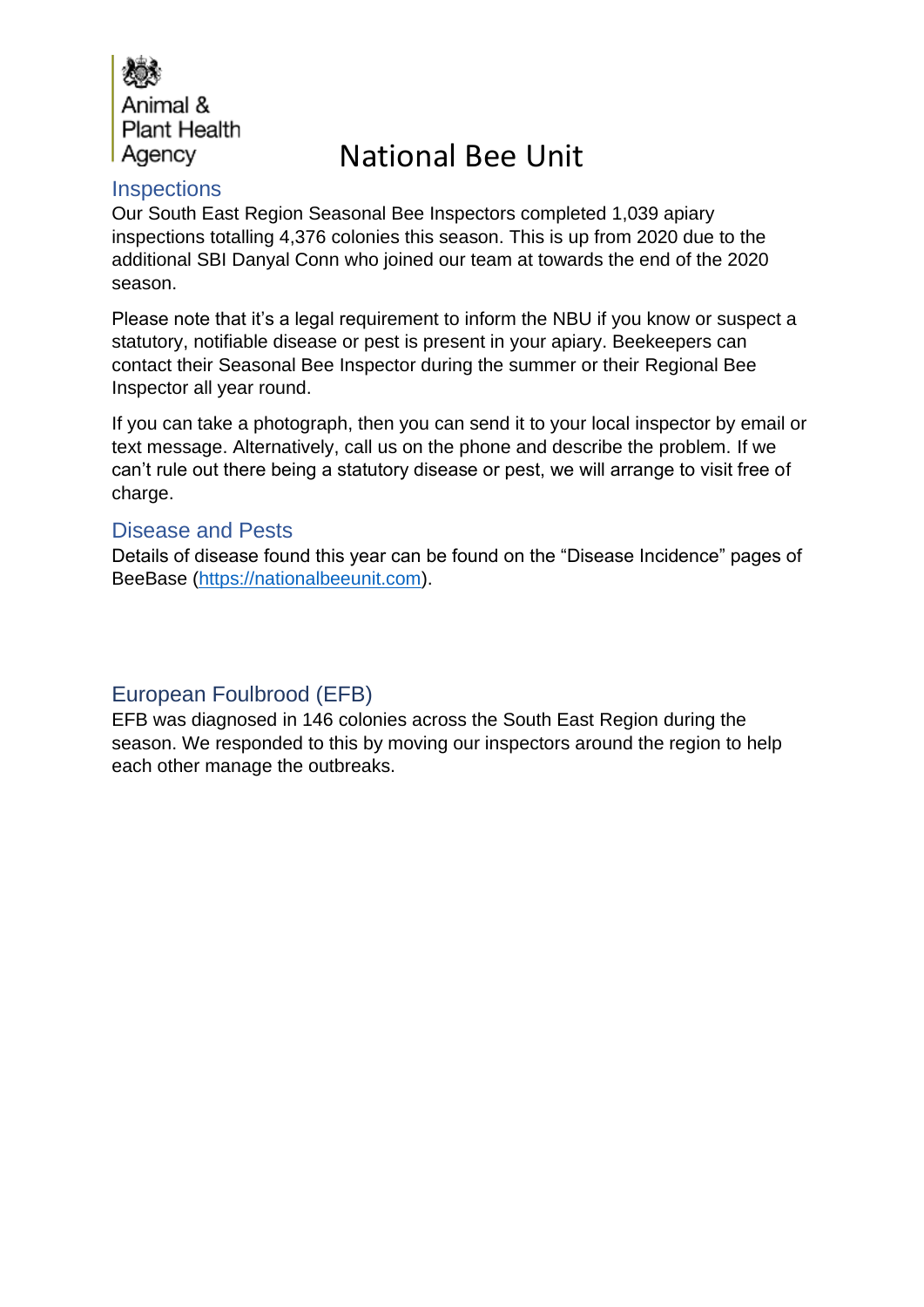# Animal & **Plant Health** Agency

## $\Omega$ 20 40 60 80 100 120 GR London E Sussex M Sussex Surrey Kent Number of Colonies EFB Incidence 2017 2018 2019 2020 2021

National Bee Unit

#### *Figure 3 EFB Incidence in South East Region*

Cases of EFB in Greater London have continued to be well above elsewhere in the region due to high numbers of beekeepers, high apiary density, and the collection of swarms that then spread the bacteria into new apiaries. Although slightly down on 2020 it is always an area of concern and we continue to put resources where necessary to limit the spread. One of the key tools is to strongly encourage registration on BeeBase as we have encountered many new, and sometimes seasoned beekeepers, to be unregistered in these disease hot spots. It is so important for the disease control effort to have everyone on our list and to be able to carry out sufficient surveillance. Surrey had the most notable rise in cases of EFB from 13 in 2020 to 31 in 2021 and although some areas in the South East have generally fared a little better from previous years, we are still a region with a lot of disease in comparison to other parts of the UK. EFB hotspots and any new outbreaks this year appear to be linked mostly to bee movements and beekeeper spread to different apiaries. We highlight the need for all beekeepers to remain vigilant when collecting swarms from unknown sources and to ensure they are following good hygiene procedures to limit any spread of the disease. If you are buying bees then you are encouraged to seek advice about where they are from and we are always keen to inspect any bees brought into the region.

### American Foulbrood (AFB)

I am pleased to report that there were 0 cases of AFB across our region in 2021 unlike 2020 when 11 cases of AFB were detected in Greater London.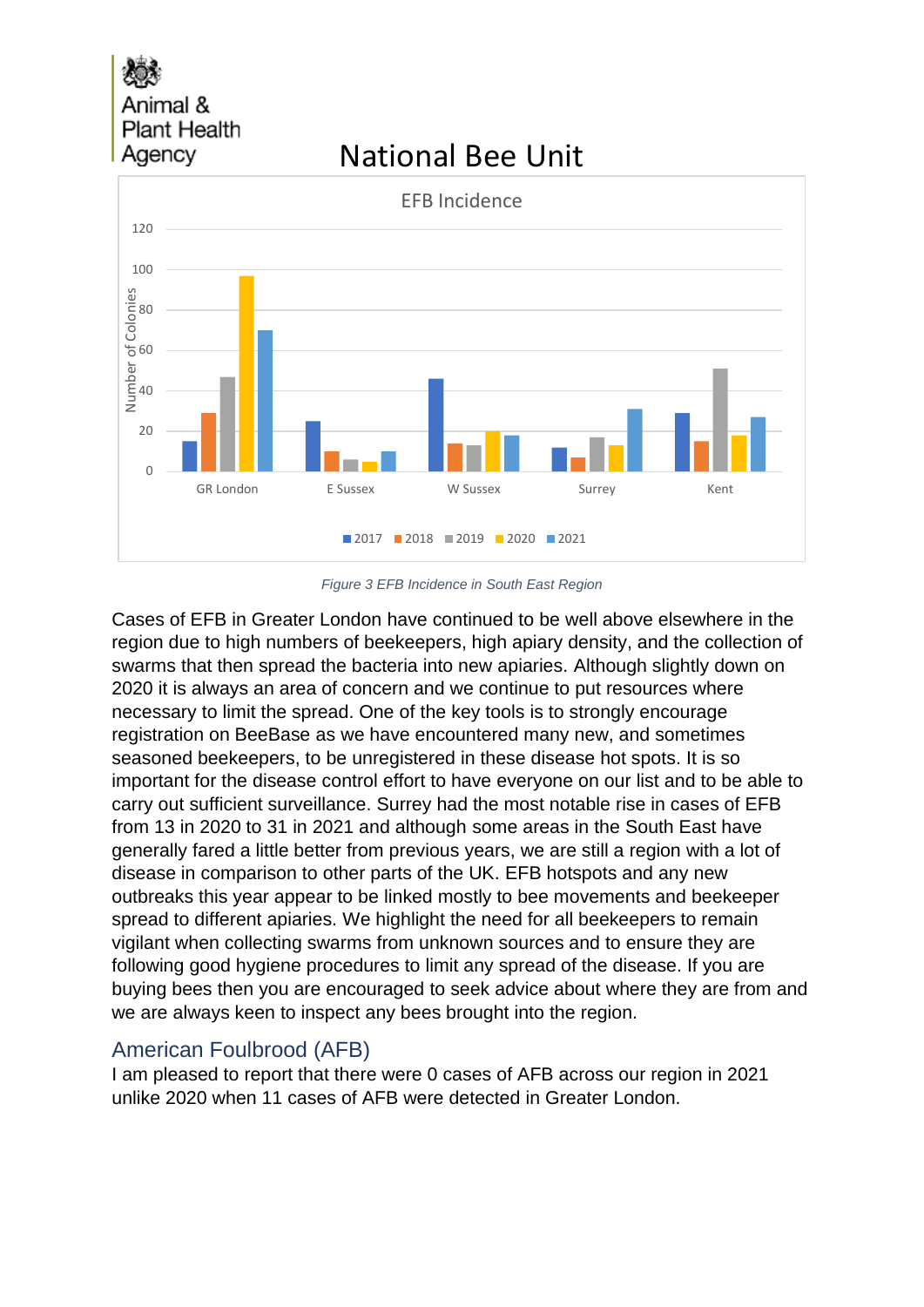nal & **Plant Health** Agency

# National Bee Unit



*Figure 4 AFB Incidence in South East Region*

### Varroa

Varroa continues to be a challenge and is responsible for many colony losses each year. Its severity varies each year due to factors such as the differences in swarming and other natural brood breaks.

Inspectors have found that beekeeper knowledge about varroa and its management is poor. This has likely been exacerbated by the restrictions on beekeeper training caused by the pandemic. We advise beekeepers to regularly monitor mite levels as part of the management of their colonies and to act if they reach damaging levels. Control can be achieved by using biotechnical methods and/or authorised products as directed by the manufacturer.

Authorised treatments are carefully assessed to ensure maximum efficacy so please ensure you are following the instructions when you use them. We often find treatments being used at the wrong dosage, at times when the ambient temperature is not within range, or when honey supers are present on the hive when the product does not allow this. You will see that the Veterinary Medicines Directorate Product Information Database [\(https://www.gov.uk/check-animal-medicine-licensed\)](https://www.gov.uk/check-animal-medicine-licensed) contains a new authorised varroa product, Formicpro 68.2g Beehive Strips for Honeybees. Remember, there is a legal requirement that the use of any medicines is recorded, and these records must be kept for a minimum of 5 years.

### Exotic Pest Surveillance

The National Bee Unit carried out 114 apiary inspections on 336 colonies specific to exotic pests in South East Region this year, targeting a combination of identified risk points and random sites. Exotic Pest Surveillance (EPS) inspections check for the presence of Small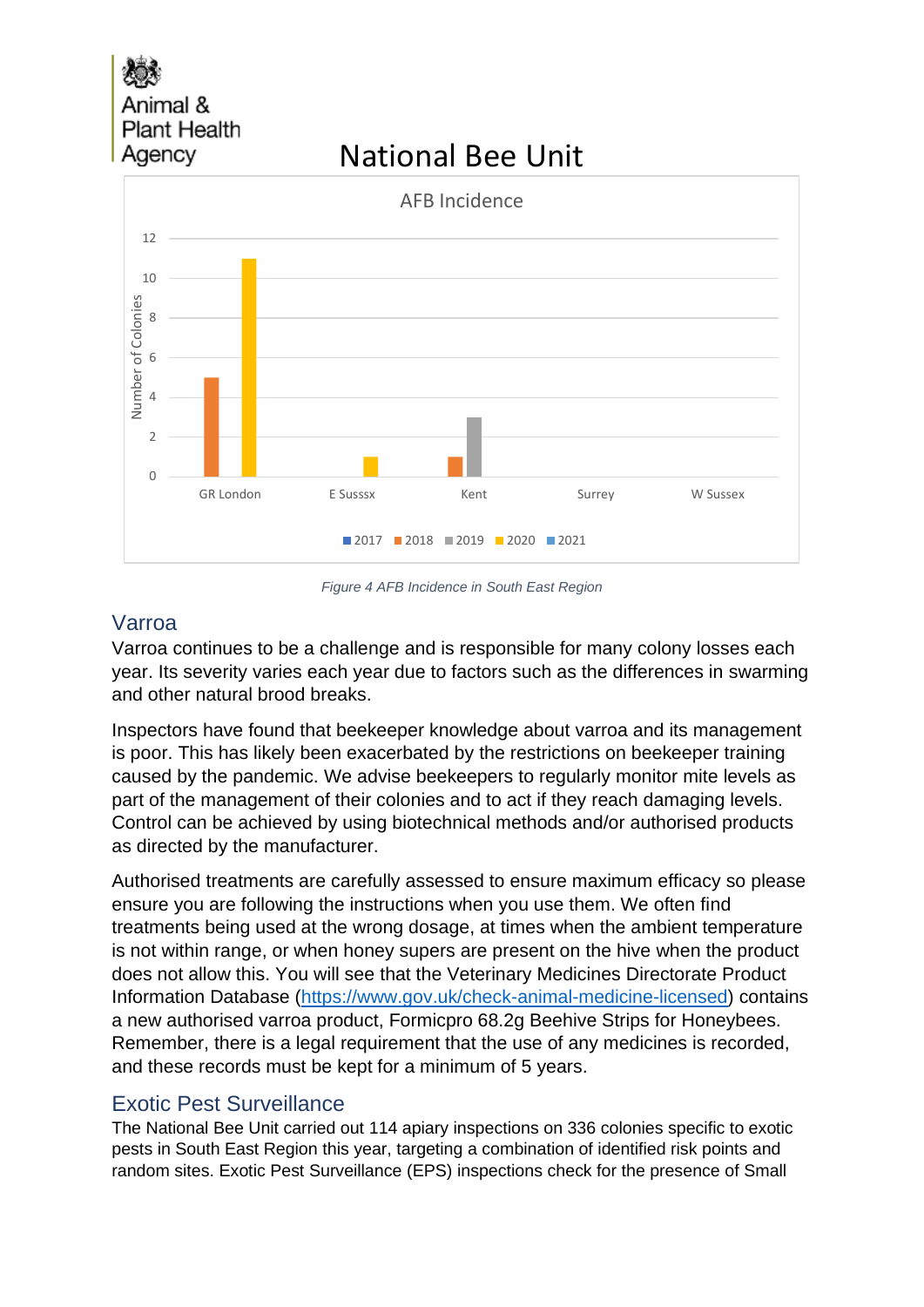

Hive Beetle (SHB), Tropilaelaps mites, and Asian Hornets (AH) as well as being a normal brood inspection looking for foulbrood. Given the continued presence of Small Hive Beetle in Italy this year and the continued spread of Asian Hornet in France and surrounding countries the importance of exotic pest surveillance work cannot be overstated.

We have 19 Voluntary Sentinel Apiaries (VSA) in the South East Region. A volunteer beekeeper is identified near a risk point and they monitor their colonies for exotic pests. Floor debris is sampled twice a year and sent to the FERA lab to be checked for Small Hive Beetle and Tropilaelaps. In addition, we have 11 Enhanced Sentinel Apiaries (ESA) in South East Region. Our inspectors monitor the selected apiary 3 times each season near each of our high-risk points. I'd like to thank the beekeepers who currently support us in these important activities.

### Small Hive Beetle (SHB)

Information from the National Reference Laboratory for Apiculture in Italy below, updated in September 2021, shows surveillance for Small Hive Beetle in Sicily with no positives found again this year. Meanwhile in the Calabria region on the mainland, two positive apiaries and five positive sentinel nuclei have been found, their website documents a total of 37 adult beetles found this year.



*Figure 5 Small Hive Beetle in Sicily and Calabria during 2021*

### Yellow-legged Asian Hornet (*Vespa velutina nigrithorax*)

The National Bee Unit has developed an iPAD based track and trace application that supports our track and trace field techniques. We ran field training for the application during the summer where all the team were able to attend.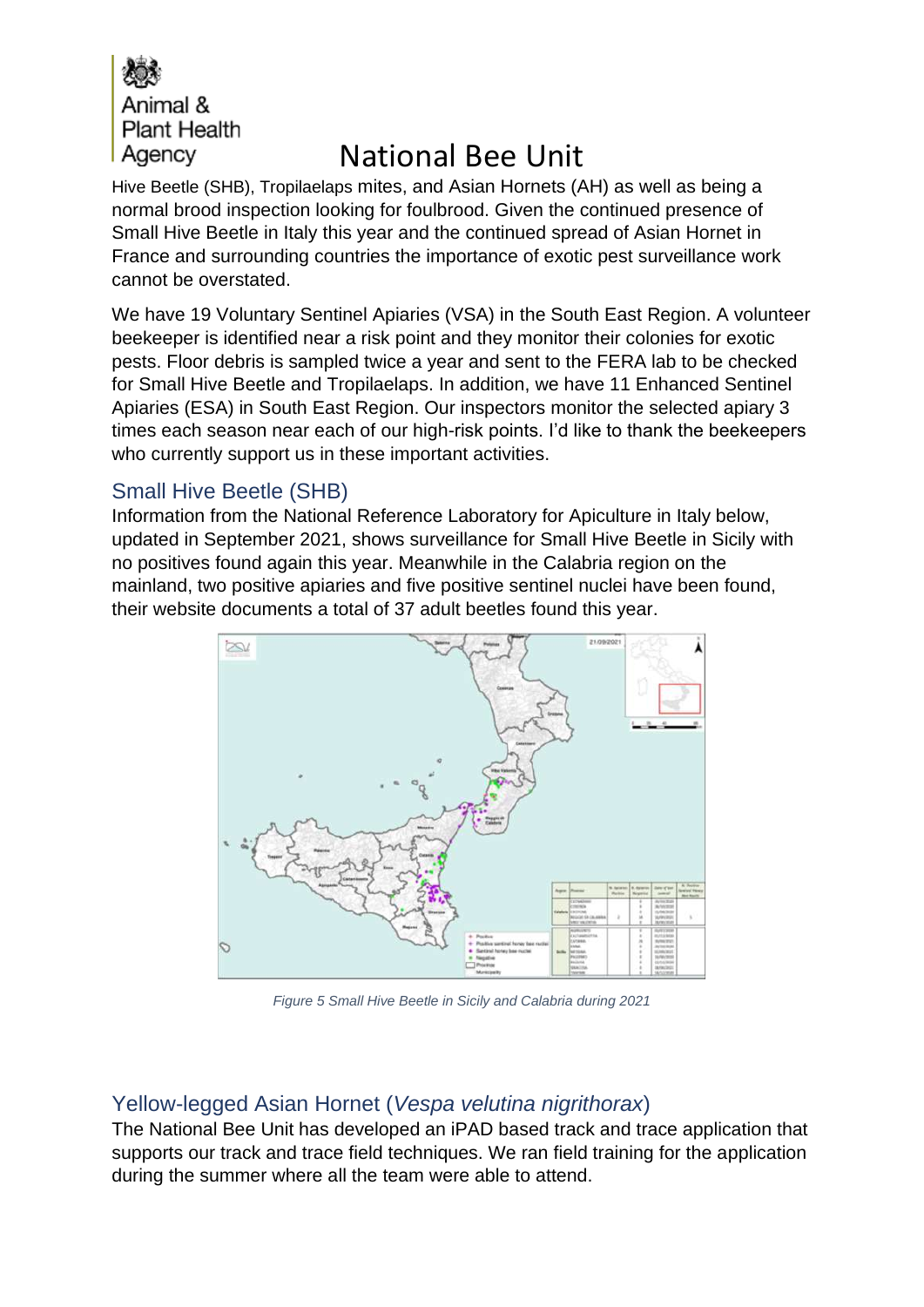

On 6<sup>th</sup> October, a beekeeper in the Ascot area of Berkshire filmed live insects near a hive and captured a sample. They reported the sighting using the using the Asian Hornet Watch app. The sighting was confirmed, and a nest was found in a poplar tree and killed on Monday 11th October. The nest measured approximately 35cm in diameter, the largest nest found to date in England. Monitoring continued in the area supported by local Asian Hornet Teams (AHTs) and when nothing was seen or caught for 7 days the team was stood down.

On 29<sup>th</sup> October, another sighting accompanied by clear photographs was reported on the Asian Hornet Watch App. The NBU team was onsite by 2pm that afternoon and the nest was found in a Norway Maple Tree shortly after noon on Saturday 30th October.





*Figure 6 Asian Hornet Nest (Ascot) Figure 7 Asian Hornet Nest (Portsmouth)*

If you have a smartphone please make sure you download the free Asian Hornet Watch app for iPhone or Android and familiarise yourself with what the hornets and similar insects look like. If you don't have a smartphone you can email [alertnonnative@ceh.ac.uk](mailto:alertnonnative@ceh.ac.uk) or contact the NBU.

### Imports and Exports

The UK is now considered a Third Country by the EU and similarly all EU member states are now considered a Third Country by the UK, so Third Country rules apply for both imports and exports.

### Import of Honey Bees

Honey bees imported from a third country must be accompanied by an appropriate export health certificate (EHC) from the Third country. This must be issued by the Third Country's Competent Authority or their Official Certifier. Currently only the import of Queens (in cages with attendant workers) is permitted under Third Country rules, except from New Zealand where the import of packages of bees is also permitted.

Importers wishing to import bees from a listed third country must comply with the import requirements. Importers must notify all imports in advance via the IPAFFS system (Import of Products, Animals, Food and Feed System). Imports from countries other than EU member states must enter via a Border Control Point (BCP).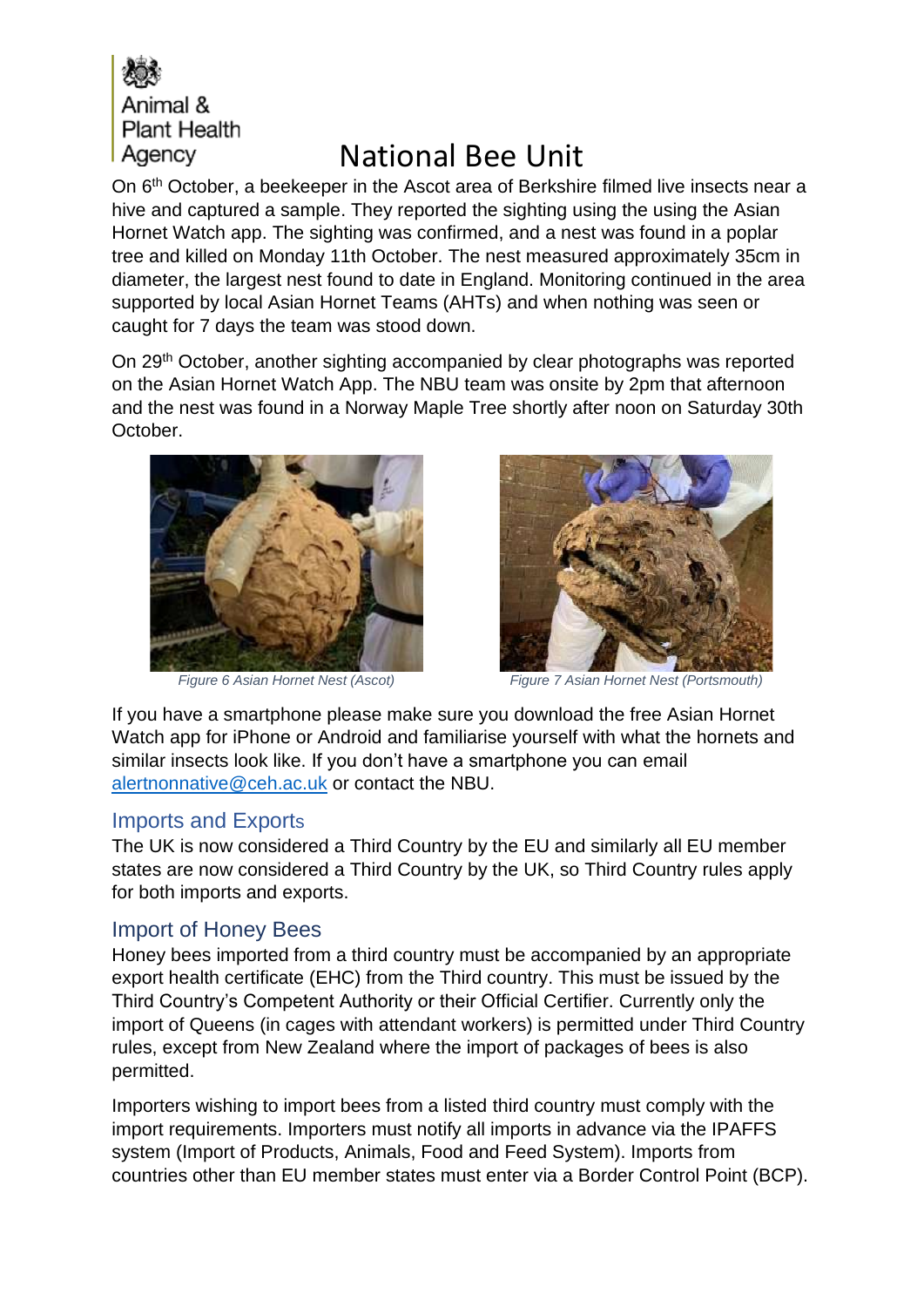

Until March 2022 imports from EU member states will be checked at destination by a Bee Inspector on a risk basis.

The Northern Ireland Protocol sets the principle of unfettered access for Northern Ireland businesses to Great Britain. NI beekeepers may continue to export packages and colonies to the UK. There will be no border checks on consignments despatched from Northern Ireland.

### Export of Honey Bees

Honey Bees exported to a third country must be accompanied by an appropriate health certificate. This is issued by the NBU once the bees to be exported have been inspected and confirmed free from serious notifiable pests and diseases.

Currently only the export of Queens (in cages with attendant workers) is permitted under Third Country rules to EU and Northern Ireland.

As Northern Ireland is treated as though it still resides within the EU, movements of bees to Northern Ireland must now be accompanied by a health certificate and the full Third Country export procedure must be followed. In the same way, only queens may be exported to Northern Ireland. The export of colonies and packages to Northern Ireland are no longer permitted.

To keep up to date with the latest guidance on importing and exporting live honey bees please visit the following link

[\(https://www.nationalbeeunit.com/index.cfm?sectionid=47\)](https://www.nationalbeeunit.com/index.cfm?sectionid=47).

### **Finally**

Although I may not get to meet many of you before Sandra Gray return in the spring, please do not hesitate to contact me or one of the South East Region Seasonal Inspectors should you require help and advice.

With best wishes to you all.

### **Dan Etheridge**

Regional Bee Inspector, South East England *(Graeter London, Surrey, West Sussesx, East Sussex, Kent)*

### National Bee Unit **Animal and Plant Health Agency (APHA)**

Telephone: Mobile: 07979 119376 Email: [Daniel.Etheridge@apha.gov.uk](mailto:Daniel.Etheridge@apha.gov.uk) Website: [www.gov.uk/apha](http://www.gov.uk/apha) | Twitter: [@APHAgovuk](http://www.twitter.com/aphagovuk) | Facebook: [aphagov](http://www.facebook.com/aphagov)